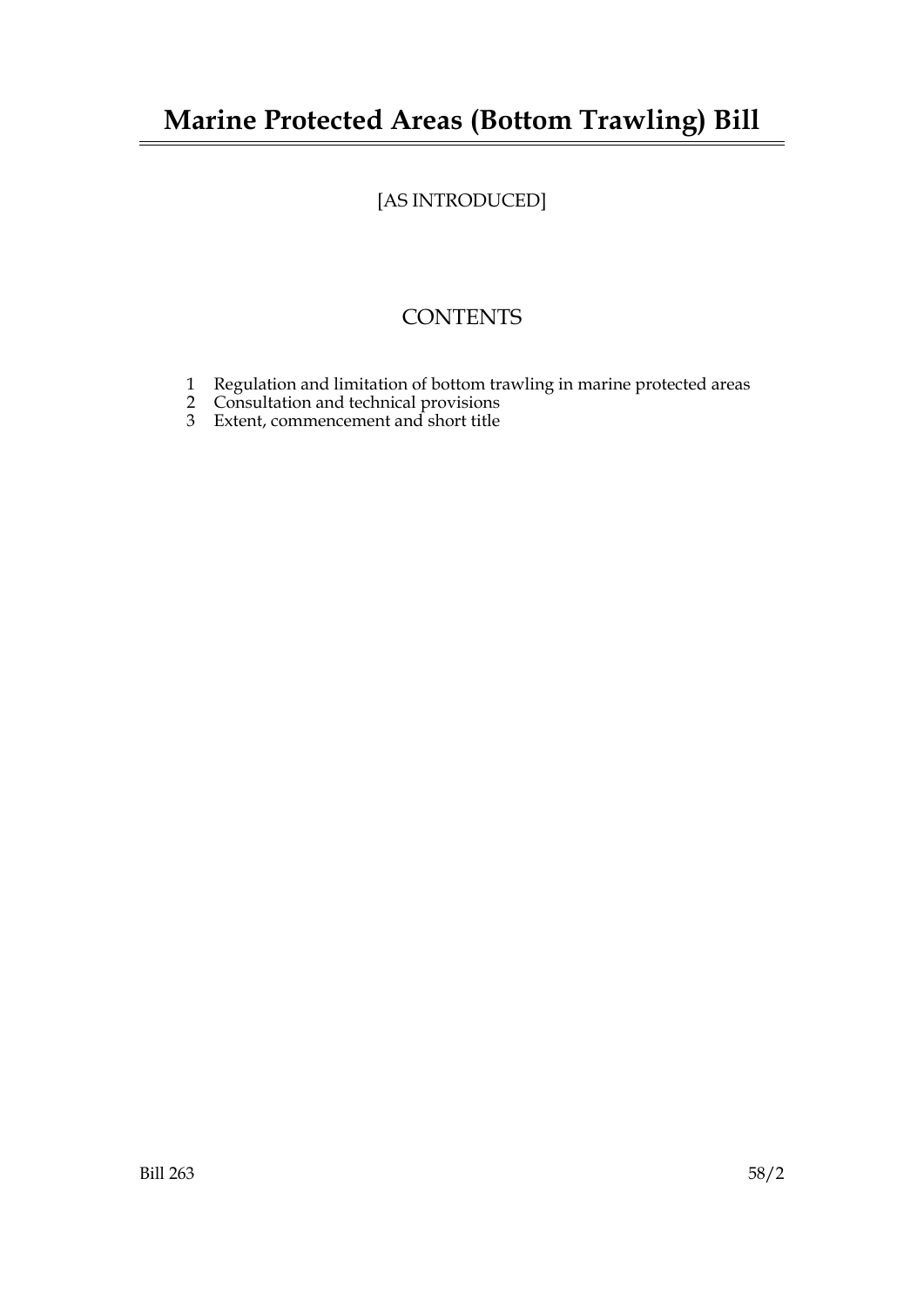### [AS INTRODUCED]



Regulate and limit the practice of bottom trawling in marine protected areas, and for connected purposes.

 $\sum$  E IT ENACTED by the Queen's most Excellent Majesty, by and with the advice<br>and consent of the Lords Spiritual and Temporal, and Commons, in this present<br>Parliament assembled, and by the authority of the same as follo and consent of the Lords Spiritual and Temporal, and Commons, in this present Parliament assembled, and by the authority of the same, as follows: -

#### **1 Regulation and limitation of bottom trawling in marine protected areas**

- (1) *The Secretary of State must by regulations make provision to regulate and limit the practice of bottom trawling in marine protected areas*.
- (2) The regulations—
	- (a) must prohibit bottom trawling in marine protected areas; *5*
	- (b) may make exceptions to that prohibition to support small-scale fisheries and small boat fishing from UK ports in areas where bottom trawling would not cause serious environmental damage;
	- (c) may make associated provision about licensing and enforcement;
	- (d) may confer responsibilities and powers on the Marine Management *10* Organisation;
	- (e) may create criminal offences punishable with a fine in respect of failures to comply with the regulations.
- (3) In this Act—
	- "bottom trawling" is fishing by dragging heavy weighted nets across the *15* sea floor;
	- "marine protected area" means a marine conservation zone or a marine protected area under section 116 of the Marine and Coastal Access Act 2009.

#### **2 Consultation and technical provisions** *20*

- (1) Regulations under section 1—
	- (a) are to be made by statutory instrument;
	- (b) may make different provision for different purposes;
	- (c) may make transitional and saving provision;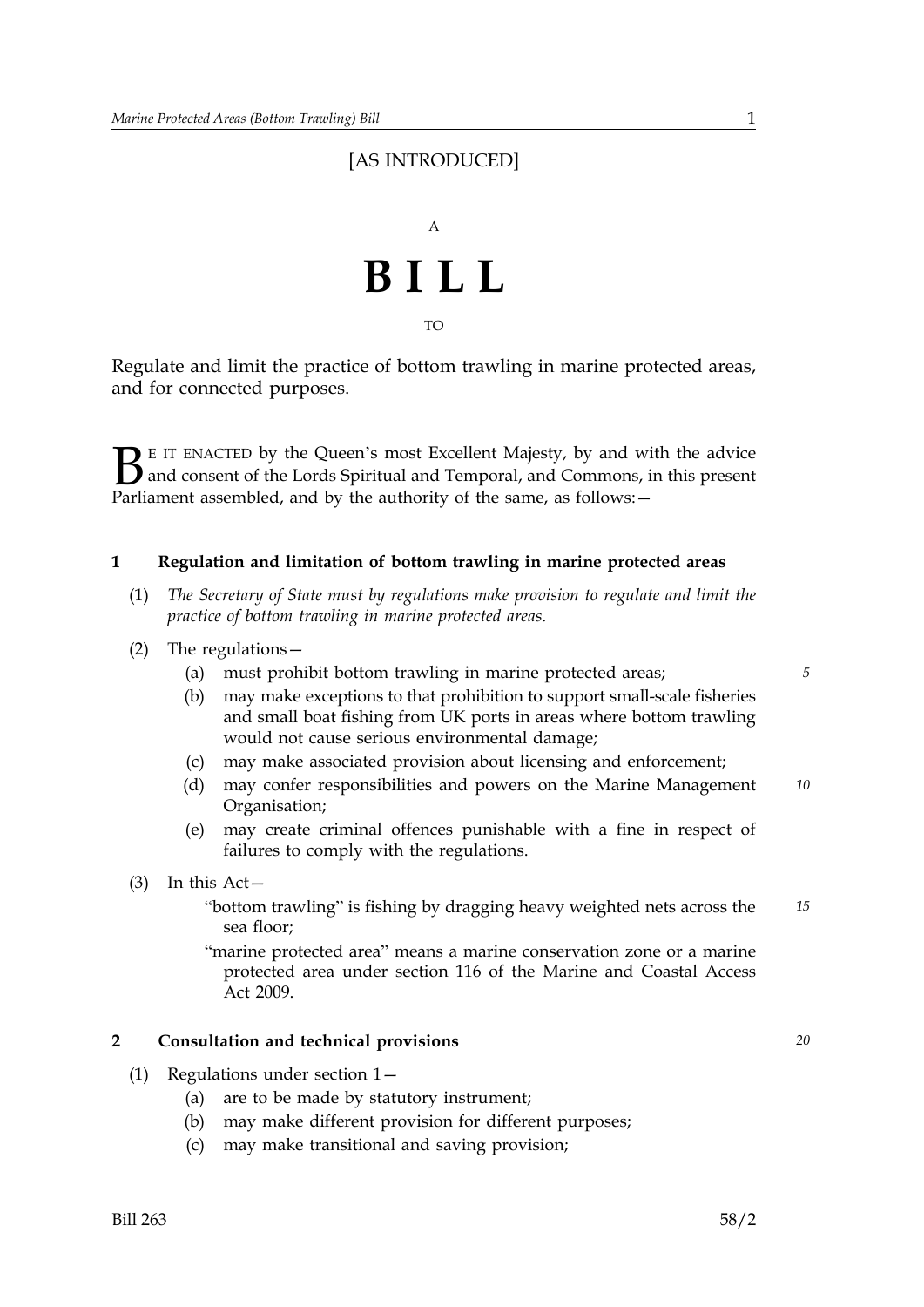- (d) may not be made unless a draft of the instrument has been laid before and approved by a resolution of each House of Parliament.
- (2) Before laying draft regulations under section 1 before Parliament the Secretary of State must consult—
	- (a) the Scottish Ministers, *5*
	- (b) the Welsh Ministers,
	- (c) the Department of Agriculture, Environment and Rural Affairs in Northern Ireland, and
	- (d) the Marine Management Organisation.
- (3) The Secretary of State must lay before Parliament a draft statutory instrument *10* containing regulations under section 1 before the end of the period of one year beginning on the day on which this Act is passed.

#### **3 Extent, commencement and short title**

- (1) This Act extends to England and Wales, Scotland and Northern Ireland.
- (2) This Act comes into force on the day on which it is passed. *15*
	-
- (3) This Act may be cited as the Marine Protected Areas (Bottom Trawling) Act 2022.